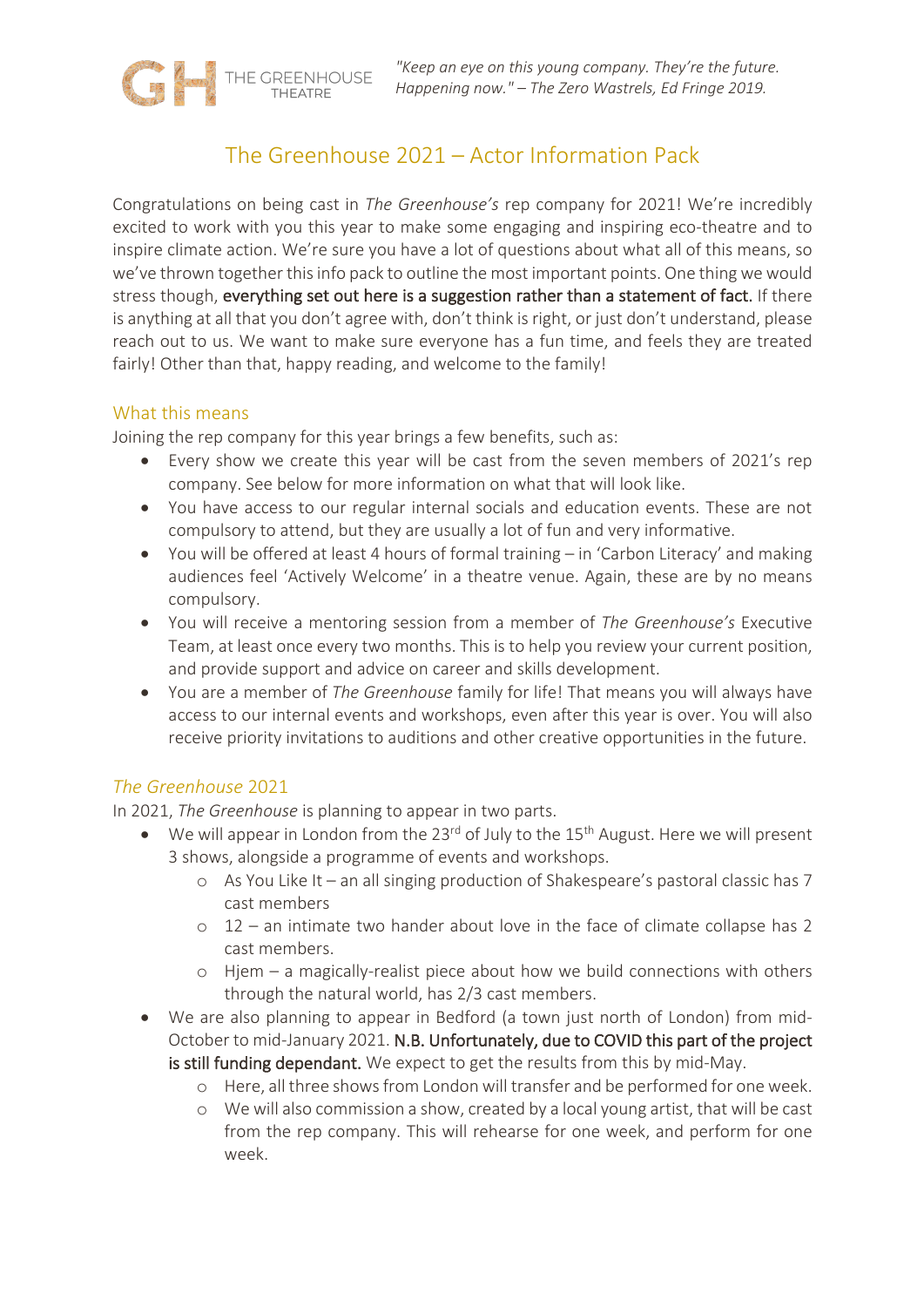

- o We will create a Christmas show, that will rehearse for 3 weeks (full time), followed by approximately 5 weeks of performance.
- o We will be offering a work-in-progress showing, that will rehearse for one week and perform for one week.
- o We will not require you to relocate to Bedford for four months for this! We would, however, ask you to relocate for rehearsal periods you are a part of. We will provide accommodation to make sure this is possible.

# Payment

- Actors will always be paid at a rate of £9.20 per hour for rehearsals.
- For every performance lasting 90 minutes or less, actors will be always be paid £30 in total. This is intended to cover being called for a total of 3 hours, at £10 an hour.
- For your part in As You Like It, all actors will be paid a minimum fee of £1,100.
	- o This covers 90 hours of rehearsal, at £9.20 an hour (£830).
	- o It also covers 9 performances, at £30 per performance (£270)
- If you are cast in one of our other two shows for London, you will be paid a minimum fee of £1,000.
	- o This covers 75 hours of rehearsal, at £9.20 an hour (£700).
	- o It also covers 10 performances, at £30 per performance (£300).
- Payment will take place on a monthly basis, and will be made on receipt of an invoice (if you need help setting up an invoice or working out how that works, we can walk you through it)!

#### Rehearsals

- Rehearsals for the project will be part-time (no more than 20 hours a week per show).
- We hope to begin rehearsals loosely in April. Final rehearsals (i.e., dress and tech rehearsals) will take place the week before the venue opens (w/c July  $19^{th}$ ).
- We hope to have a more precise rehearsal schedule by early April, and will happily talk you through this then.
- Rehearsals will be scheduled in collaboration with you (the performers) and the creatives behind our shows, to fit around any current commitments you have.
- Rehearsals will likely be scheduled in bocks of between 3 to 6 hours at a time, and will occur at the same times each week.
- Notably, we aim to begin in-person rehearsals around May  $17<sup>th</sup>$ , when the government aims to reach the second-to-last stage of easing lockdown.

# COVID

- We have detailed COVID safety plans to make sure we are keeping everyone safe, both throughout rehearsals and when the venue is open.
- We will be holding monthly drop-in sessions to ensure we remain open about COVID, or any other issues you are experiencing. If you have any questions or problems at all that you would like addressed in person, please either send us an email, or pop along to one of these sessions and we will do everything we can to help!